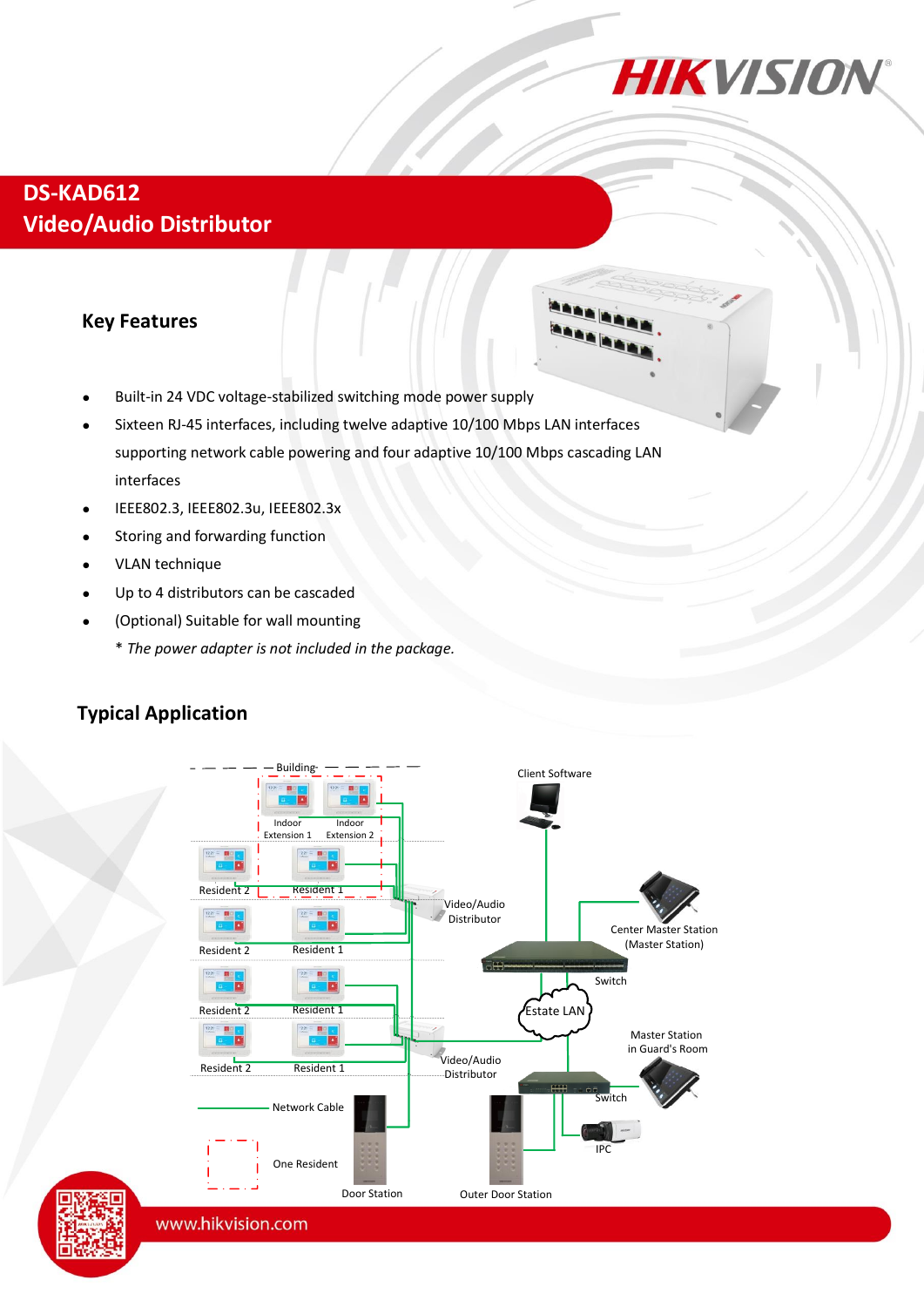

# **Specifications**

 $\sum_{i=1}^{n}$ 

| <b>Model</b>                 |                                              | DS-KAD612                                                     |
|------------------------------|----------------------------------------------|---------------------------------------------------------------|
| <b>Network</b><br>parameters | Interface number                             | Sixteen 10/100 Mbps Interfaces                                |
|                              | Interface type                               | RJ-45, Full/Half-Duplex, MDI/MDI-X Self-Adaptive              |
|                              | <b>Standard</b>                              | IEEE802.3, IEEE802.3u, IEEE802.3x                             |
|                              | <b>Processing type</b>                       | Storing and Forwarding                                        |
|                              | <b>Flow control</b>                          | IEEE802.3x (Full-Duplex), Back Pressure (Half-Duplex)         |
|                              | <b>Priority queue</b>                        | Four                                                          |
|                              | <b>MAC address list</b>                      | 8K                                                            |
|                              | Internal buffer                              | 1 Mbit                                                        |
| General                      | Power supply                                 | 220 VAC (* The power adapter is not included in the package.) |
|                              | Power<br>consumption                         | < 6 W                                                         |
|                              | <b>Working</b><br>temperature                | -30° C to 70° C (-22° F to 158° F)                            |
|                              | <b>Working humidity</b>                      | 5% to 95%, No Condensation                                    |
|                              | <b>Dimensions</b><br>$(L \times W \times H)$ | 268.6 mm × 118.4 mm × 102.2 mm (10.6" × 4.7" × 4.0")          |
|                              | <b>Certification</b>                         | FCC, IC, CE, C-TICK, ROHS, REACH, WEEE                        |